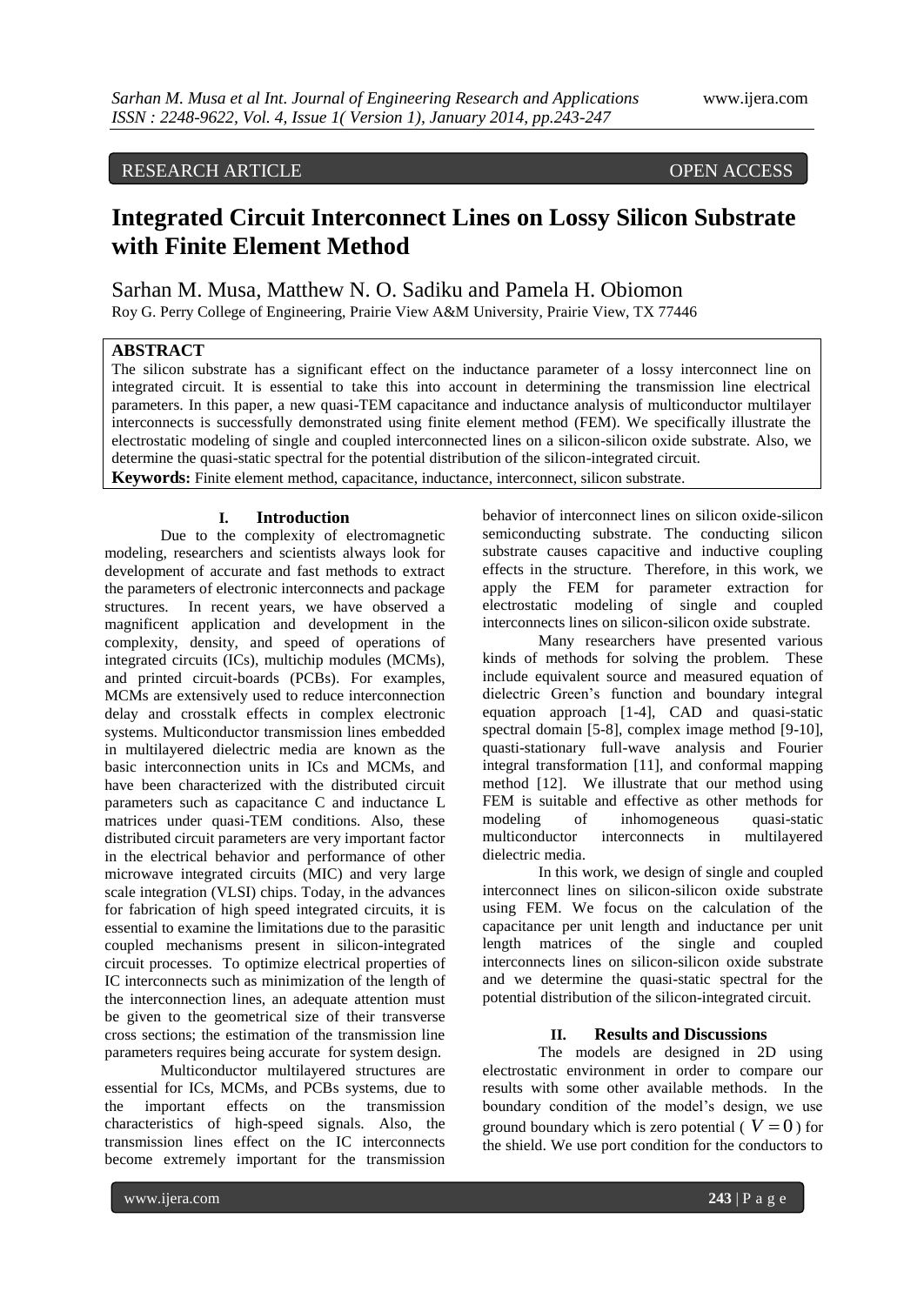force the potential or current to one or zero depending on the setting.

We use FEM in our computations because it is suitable for the computation of electromagnetic fields in inhomogeneous media and it has high computation accuracy and fast computation speed.

In the following subsections, we demonstrate our work on modeling of the single and coupled interconnects lines on silicon-silicon dioxide  $(Si-SiO<sub>2</sub>)$ substrate and we determine the quasi-static spectral for the potential distribution of the silicon-integrated circuit.

Our computation is focused on calculating calculation of the capacitance per unit length and inductance per unit length matrices of the transmission line interconnects on  $Si-SiO<sub>2</sub>$  substrate.

#### **2.1 Single Interconnect Line on Si-SiO2 Substrate**

In this section, we illustrate the modeling of single interconnect line on silicon-silicon oxide substrate by focusing only on the calculation of the capacitance per unit length and inductance per unit length. Figure 1 shows the geometry of the model.



**Figure 1 Cross-section of single interconnects line on Si-SiO<sup>2</sup> substrate.**

The single line capacitance  $(C_s)$  per unit length placed on a stacked layer of the oxide and bulk

silicon is given [13]:  
\n
$$
C_s = \varepsilon_{\alpha} \left\{ 1.15 \left( \frac{w}{t_{\alpha}} \right) + 1.40 \left( \frac{t}{t_{\alpha}} \right)^{0.222} \left( 2 + \frac{2w}{W} \right) + 4.12 \left( \frac{t}{t_{\alpha}} \right)^{0.728} \left( \frac{t_{\alpha}}{W} \right) \right\}
$$
\nwhere  $\varepsilon_{ox} = 3.9 \times 8.855 \times 10^{-14} (F/cm)$ ,  $w =$ 

width of the single conductor,  $t =$  thickness of the single conductor,  $W =$  width of the silicon-silicon oxide substrate,  $t_{si}$  =thickness of S<sub>i</sub> layer,  $t_{ox}$  = thickness of  $SiO<sub>2</sub>$  layer .

The value of the single line capacitance  $(C_s)$ shown in Fig. 1 using eq. 1 is  $5.33 \times 10^{-11}$ F/m; furthermore, using our method the value of  $C_s$  is 4.43  $x 10^{-11}$ F/m.

For lossless or low dielectric substrates, the single line inductance per unit length  $(L<sub>s</sub>)$  can be directly and commonly computed from the equation 2 [14]:

$$
L_s = \frac{\mu_0 \varepsilon_0}{C_0} \quad , \tag{2}
$$

where  $\varepsilon_0$  = permittivity of free space

$$
=\frac{1}{36\pi}\times 10^{-9}=8.854\times 10^{-12}\,\text{F/m},\ \mu_o=
$$

permeability of free space or vacuum =  $4 \pi \times 10^{-7}$  = 12.6  $\times$  10<sup>-7</sup> H/m,  $L_s$  = inductance of the single

transmission line,  $C_0$  = the capacitance of the single transmission line when all dielectric constants are set

equal to 1.

On the other hand, equation (2) is not accurate enough to be used for lossy lines, because the silicon substrate has high conductivity which results in the slow wave mode. In that mode, the storage of electric and magnetic energies is spatially separated. As a result, the integrated circuit (IC) interconnect model without the  $S_i$  semiconducting effect cannot be accepted for today's high-performance very large scale integration (VLSI) circuit designs any more [1].

Therefore, the inductance  $(L<sub>s</sub>)$  model of a single interconnect line on silicon substrate is given by  $[15]$ :

$$
\begin{bmatrix} 15 \end{bmatrix}: \qquad L_s = \frac{\mu_0}{2\pi} \ln \left[ \left( \frac{(t_{ox} + t_{si})}{0.59w} + 1.1 \right) - 0.5 + \sqrt{\left( \frac{(t_{ox} + t_{si})}{0.59w} + 1.1 \right)^2 - 1.05} \right]
$$
(3)

where  $\mu_o$  = permeability of free space or vacuum =  $4 \pi \times 10^{-7} = 12.6 \times 10^{-7}$  H/m,  $t_{si}$  = thickness of S<sub>i</sub> layer (substrate). Using equation (3) of the results for  $L_s = 1.488 \mu H$ 

Table 1 shows the comparison results for the inductance per unit length  $(L<sub>s</sub>)$  of the structure when the single interconnects line on silicon-silicon oxide substrate.

**TABLE 1 Values of inductance per unit length (in**   $\mu$  H/m) for the single interconnects line on Si-SiO<sub>2</sub> **substrate**

| substrate                  |          |            |            |  |
|----------------------------|----------|------------|------------|--|
| Single line inductance per | Approach | Experiment | Equation 3 |  |
| unit length $(L_*)$        |          | [16]       |            |  |
|                            | . 305    | 1.250.5    | . 488      |  |

Furthermore, Figures 2 through 4 show the potential distribution of the model with their variations in spectra peaks and full width half maximum (FWHM) from  $(x,y) = (0,502 \ \mu m)$  to  $(x,y) = (20 \ \mu m)$ , 502  $\mu$ m), from (x,y) = (0,500  $\mu$ m) to (x,y) =  $(20 \ \mu m, 502 \ \mu m)$ , from  $(x,y) = (0,0)$  to  $(x,y) =$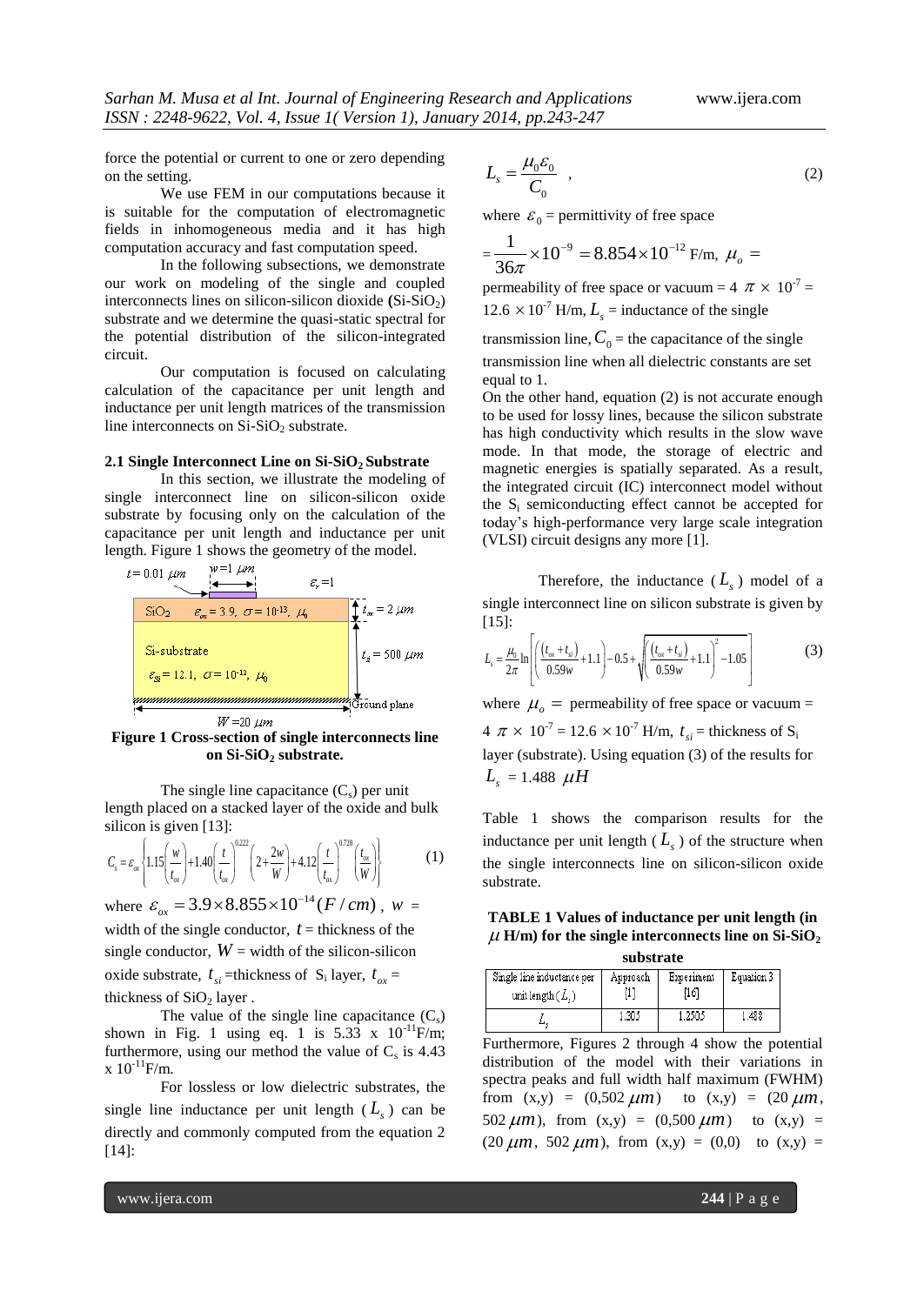$(20 \ \mu m, 1500 \ \mu m)$ , and from  $(x,y) = (0,0)$  to  $(x,y) =$  $(20 \ \mu m, 1500 \ \mu m)$ , respectively.



**Figure 2 Potential distribution of single interconnect line on Si-SiO<sub>2</sub> substrate from**  $(x,y)$  **=**  $(0,502 \ \mu m)$  to  $(x,y) = (20 \ \mu m, 502 \ \mu m)$ .



**Figure 3 Potential distribution of single interconnect line on Si-SiO<sup>2</sup> de substrate from**   $(\mathbf{x}, \mathbf{y}) = (0.500 \ \mu m)$  to  $(\mathbf{x}, \mathbf{y}) = (20 \ \mu m, 502 \ \mu m)$ .



Figure 5 shows the comparison analysis of potential distribution of the model with and without dielectric substrate. It observed that the peak value of electric potential is increased as the dielectric is placed in the substrate.



**Figure 5 Comparison analysis of potential distribution of single interconnects line on Si-SiO<sup>2</sup> substrate from**  $(x,y) = (0, 500 \ \mu m)$  **to**  $(x,y) =$  $(20 \ \mu m, 502 \ \mu m).$ 

## **2.2 Coupled Interconnect Lines on Si-SiO<sup>2</sup> Substrate**

In this section, we demonstrate the electrostatic modeling of coupled interconnect lines on silicon-silicon oxide substrate by focusing only on the calculation of the inductance per unit length matrix. Figure 6 shows the geometry of the model with the



**Figure 6 Cross-section of coupled interconnect lines on Si-SiO<sup>2</sup> substrate.**

We use the results of our computation of capacitance to find inductance matrix. The inductance matrix  $[L]$  and capacitance per unit length matrix  $\begin{bmatrix} C \\ \end{bmatrix}$  of multiconductor transmission lines system are commonly related for lossless or low lossy lines as [14]

$$
[L] = \mu_o \varepsilon_o [C_o]^{-1}, \tag{4}
$$

where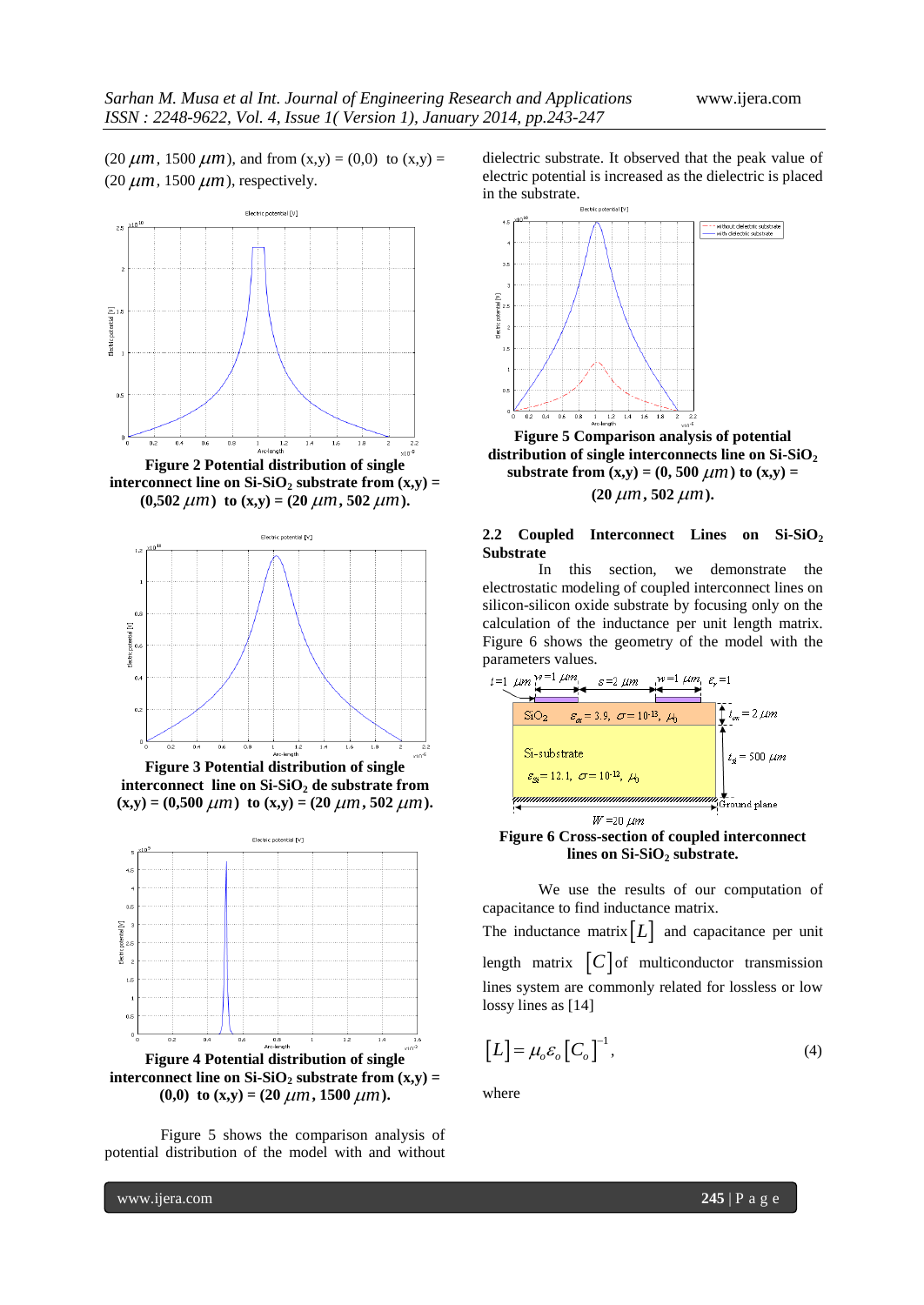${\varepsilon_{\text{\tiny 0}}}$ permittivity of free space  $=\frac{1}{2.1} \times 10^{-9} = 8.854 \times 10^{-12}$ 36  $\frac{1}{6\pi}$  × 10<sup>-9</sup> = 8.854 × 10<sup>-12</sup> F/m  $\mu_o$  = permeability of free space or vacuum = 4  $\pi$  ×  $10^{-7} = 12.6 \times 10^{-7}$  H/m

 $[L]$  = inductance matrix.  $\left[C_o\right]^{-1}$  = the inverse matrix of the capacitance of the multiconductor transmission line when all dielectric constants are set equal to 1.

But, the silicon substrate lossy effect must be taken into account to calculate  $[L]$  by using the effective dielectric constant  $\mu_{reff}$  in equation (4) [1]:

$$
\mu_{\text{reff}} = \frac{C_s L_s}{\mu_0 \varepsilon_0}, \quad \text{and} \tag{5}
$$

$$
\left[L\right] = \mu_o \varepsilon_o \mu_{\text{reff}} \left[C_o\right]^{-1} \quad . \tag{6}
$$

Table 2 shows the comparison results for the self and mutual inductances of the structure when the coupled interconnect lines on silicon-silicon oxide substrate.

**TABLE** 2 Values of inductance matrix (in  $\mu$  H/m) **coefficients for the coupled interconnect lines on Si-SiO<sup>2</sup> substrate**

| Inductance matrix ( $L_{ij} = L_{ji}$ ) and $L_{ij}$ | Approach [1]   Our Work |       |  |
|------------------------------------------------------|-------------------------|-------|--|
| Self inductance, $L_{11} = L_{22}$                   | L 875                   | 1.841 |  |
| Mutual inductance, $L_{12} = L_{21}$                 | 0.278                   | 0.253 |  |

Base on the table 2, we observe that FEM with COMSOL package is accurate and efficient for estimating the coupled transmission line parameters of interconnects. The results are compared with the previous work and found to be in good agreement. Additionally, Figures 7 through 9 show the potential distribution of the model with their variations in spectra peaks and full width half maximum (FWHM), from  $(x,y) = (0,502 \ \mu m)$  to  $(x,y) = (20 \ \mu m,$ 502  $\mu$ m), from (x,y) = (0,500  $\mu$ m) to (x,y) =  $(20 \ \mu m, 502 \ \mu m)$ , and from  $(x,y) = (0,0)$  to  $(x,y) =$  $(20 \ \mu m, 1500 \ \mu m)$ , respectively.



**Figure 7 Potential distribution of coupled interconnect lines on silicon-silicon oxide substrate**  from  $(x,y) = (0,502 \ \mu m)$  to  $(x,y) = (20 \ \mu m)$ ,  $502 \ \mu m$ ).



**Figure 8 Potential distribution of coupled interconnects line on silicon-silicon oxide substrate from**  $(x,y) = (0,500 \ \mu m)$  to  $(x,y) = (20 \ \mu m)$ ,  $502 \ \mu m$ ).



**Figure 9 Potential distribution of coupled interconnect lines on silicon-silicon oxide substrate from**  $(x,y) = (0,0)$  **to**  $(x,y) = (20 \ \mu m, 1500 \ \mu m)$ .